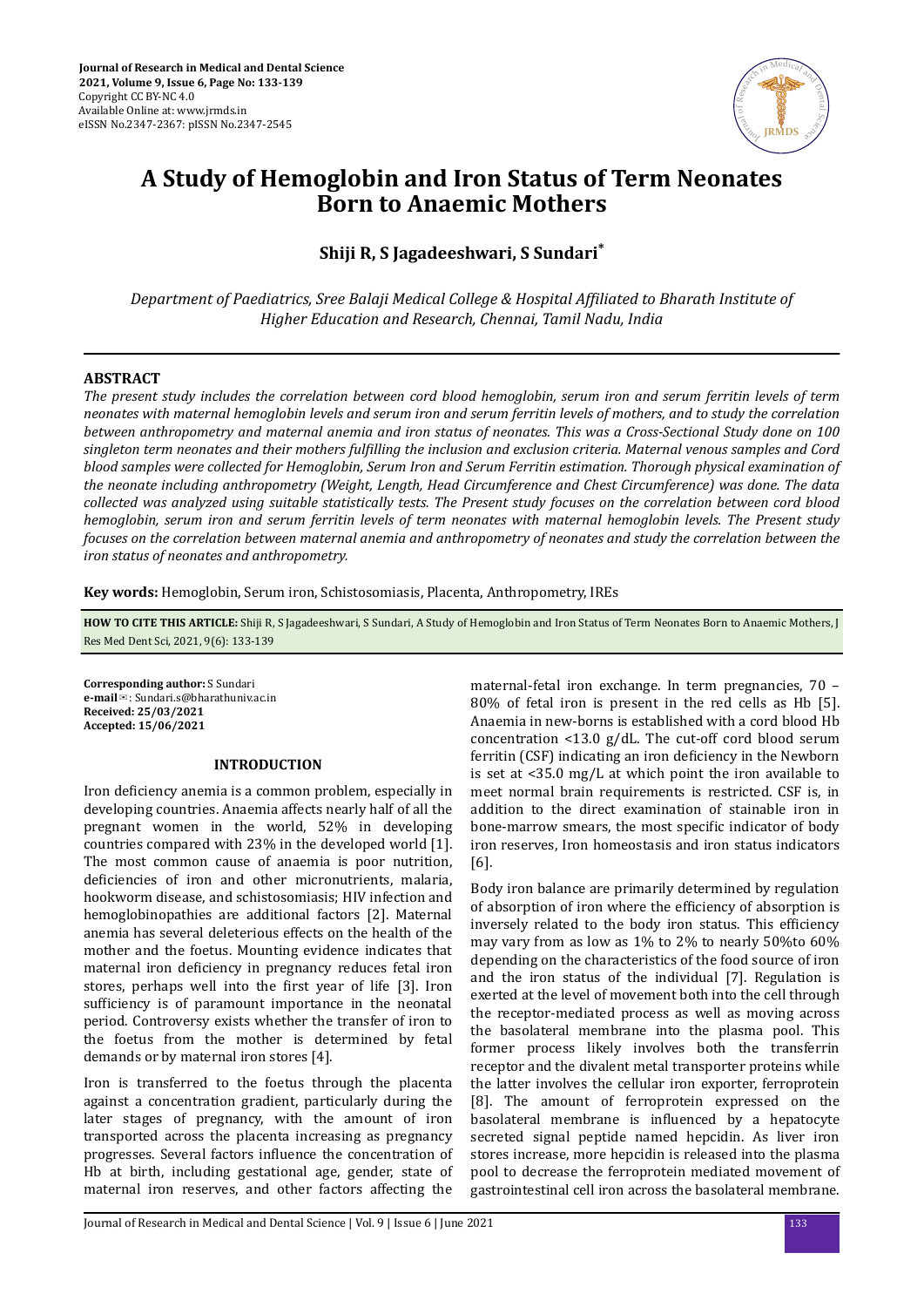Iron in the plasma pool is transported by transferrin, which has 2 identical binding sites for ferric ions [9]. This iron will be delivered to any cell that expresses the transferrin receptor; the developing red cell mass takes about 80% of this plasma iron turnover daily.

The remaining 20% is distributed to other body iron pools and the excess iron put into storage in the multi unit protein, ferritin [10]. The amount of transferrin receptor (TfR) located on the cell surface is regulated by cellular iron status through translational regulation involving Iron Response Elements (IREs) on the noncoding regions of the mRNA and rates of recycling of the TfR on and off the membrane. As a cell becomes iron deficient, there is an upregulation of the translation of TfR-mRNA and more receptor is produced; the inverse is seen when the cells are replete with iron [11].

### **MATERIALS AND METHODS**

## **Study design**

Cross-sectional study.

### **Study population**

We studied the neonates born at Sree Balaji Medical College and Hospital and their mothers.

#### **Sample size**

100 singleton term neonates and their mothers.

### **Study period**

One year from April 2017 to March 2018.

## **Study place**

The study was done in the Department of Paediatrics and Department of Obstetrics and Gynecology at Sree Balaji Medical College and Hospital, Chennai.

#### **Inclusion criteria**

Singleton term neonates and their mothers.

#### **Exclusion criteria**

- Multiple gestations.
- Preterm neonates.
- Premature rupture of membranes (PROM>18 hrs).
- Maternal Fever.
- Foul-smelling liquor.
- Antepartum haemorrhage (APH).

#### **Table 1: BG Prasad scale.**

- Pregnancy Induced Hypertension (PIH).
- Eclampsia.
- Gestational Diabetes-mellitus or overt Diabetes complicating pregnancy.
- Mothers with liver disorders, kidney disorders, and other systemic illness.
- Women who have received blood transfusion.

#### **Study method**

After obtaining informed consent from the parents, detailed maternal history was recorded in a predesigned proforma. Venous blood sample was collected from the pregnant women during labour. And cord blood sample was collected from the umbilical cord immediately after clamping without milking the cord. The maternal venous and baby's cord blood samples were collected in Vacutainer blood collection tubes with EDTAK3 as an anticoagulant for estimation of Hemoglobin levels, haematocrit and RBC indices. And in plain vacutainer tubes for estimation of Serum iron and Serum Ferritin levels. A through physical examination of the neonate including anthropometry (Weight, Length, Head Circumference, and Chest Circumference) was done.

#### **Laboratory analysis**

Hemoglobin level, haematocrit and RBC indices were calculated using an automated analyser. Serum Iron using calorimetry method and Serum Ferritin using immunohistochemistry. The data collected has been analysed using suitable statistically tests.

#### **Study definition**

Mothers with haemoglobin  $\langle 11gm/d$ l were defined as anaemic as per WHO cut off. The gestational age of pregnancy was calculated from the last menstrual period and was confirmed by new Ballard score. Term gestation was defined as gestational age between 37 weeks 0 days to 41 weeks 6 days.

BG Prasad scale: The socio-economic classification was measured based on the BG Prasad scale. This scale was introduced in 1961 was later modified in 1982, 2001, 2013 and in 2016. The scale is updated periodically as inflation is an ongoing process. There are tools and calculations available which enables real time update

of the classification to maintain the validity of the published data. The revised classification for 2016 is as follows (Table 1).

| II (upper middle class) | 3099-6260 |
|-------------------------|-----------|
| III (middle class)      | 1835-3098 |
| IV (lower middle class) | 949-1834  |
| V (lower class)         | < 948     |
|                         |           |

**Social Class Amount (Rs. /month)** I (upper class) 6261 and above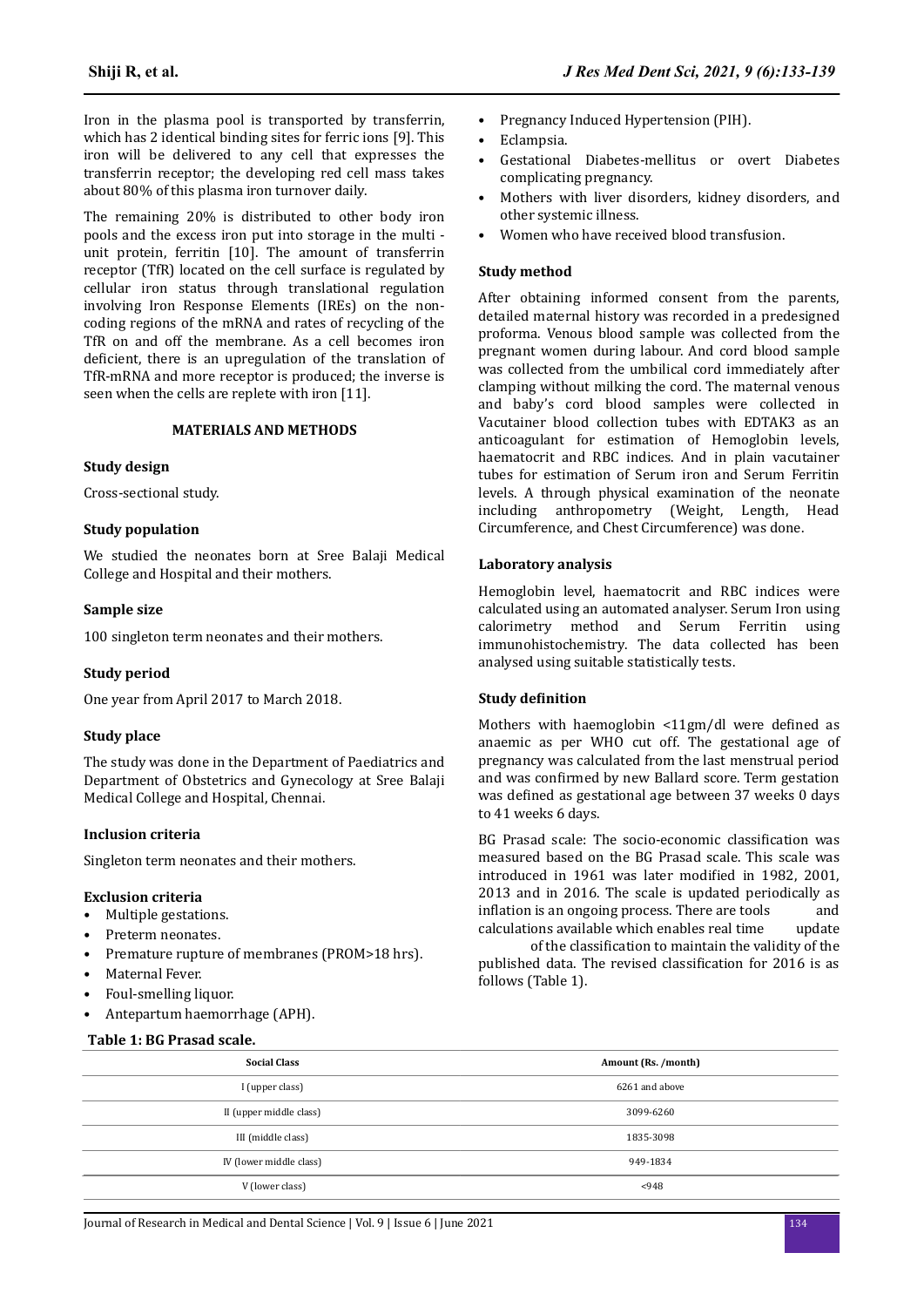# **Statistical analysis**

The statistical analysis was done using the Chi-Square test to find the association between the parity, educational status of the father and mother, occupational status with the severity of anaemia. Differences in mean parameters between the pregnant women and their newborns in the four groups were determined using the analysis of variance. Pearson's correlation coefficient was used for the correlation analysis. A p-value of <0.05 was significant for all the tests.

## **RESULTS**

100 mothers and their new-borns were enrolled in the study to determine the relationship between them with regard to their iron status. These 100 mothers were divided into 4 groups based on their hemoglobin levels done by automated analyser.

Group 1: Hemoglobin level≤6.9 gm/dl.

Group 2: Hemoglobin level 7g/dl -9.9g/dl.

Group 3: Hemoglobin level 10g/dl -10.9g/dl.

Group 4: Hemoglobin level ≥ 11g/dl.

#### **No of pregnant women in each group**

- Group 1 contained 9 mothers and they constituted 09% of the sample size.
- Group 2 contained 61 mothers and they constituted 61% of the sample size.
- Group 3 contained 10 mothers and they constituted 10% of the sample size.
- Group 4 contained 20 mothers and they constituted 20% of the sample size.

The above table depicts Hemoglobin values of the mothers. Among 100 mothers 9(9%) mothers were in severe anaemia, 61(61%) group were in mild anaemia, 10 (10 %) were in moderate anaemia and 20(20%) mothers were normal. This data shows that 80% of the pregnant mothers were anaemic (Table 2 and Figure 1).

#### **Table 2: Classification of pregnant women into 4 groups according to the Hemoglobin level.**

| Group                | Frequency | Percent |
|----------------------|-----------|---------|
| $\leq 6.9$ gm/dl     | 9         | q       |
| 7 gm/dl -9.9 gm/dl   | 61        | 61      |
| 10 gm/dl -10.9 gm/dl | 10        | 10      |
| $\geq$ 11 gm/dl      | 20        | 20      |
| Total                | 100       | 100     |



The above table 3 depicts age of the mothers. Among 100 mothers 43(43%) mothers were in 18 -21 age group, 22(22%) were in 22 -24 years, 23 (23 %) were in 25-28 years and only 12(12%) mothers age were 29 -32 years. This data shows that 88% of the pregnant mothers age were 18-28 years (Figure 2).

# **Figure 1: Distribution According to HB Group of the mother.**

# **Table 3: Age**

| Age group   | Frequency | Percent |
|-------------|-----------|---------|
| 18-21 Years | 43        | 43      |
| 22-24 Years | 22        | 22      |
| 25-28 Years | 23        | 23      |
| 29-32 Years | 12        | 12      |
| Total       | 100       | 100     |

**.**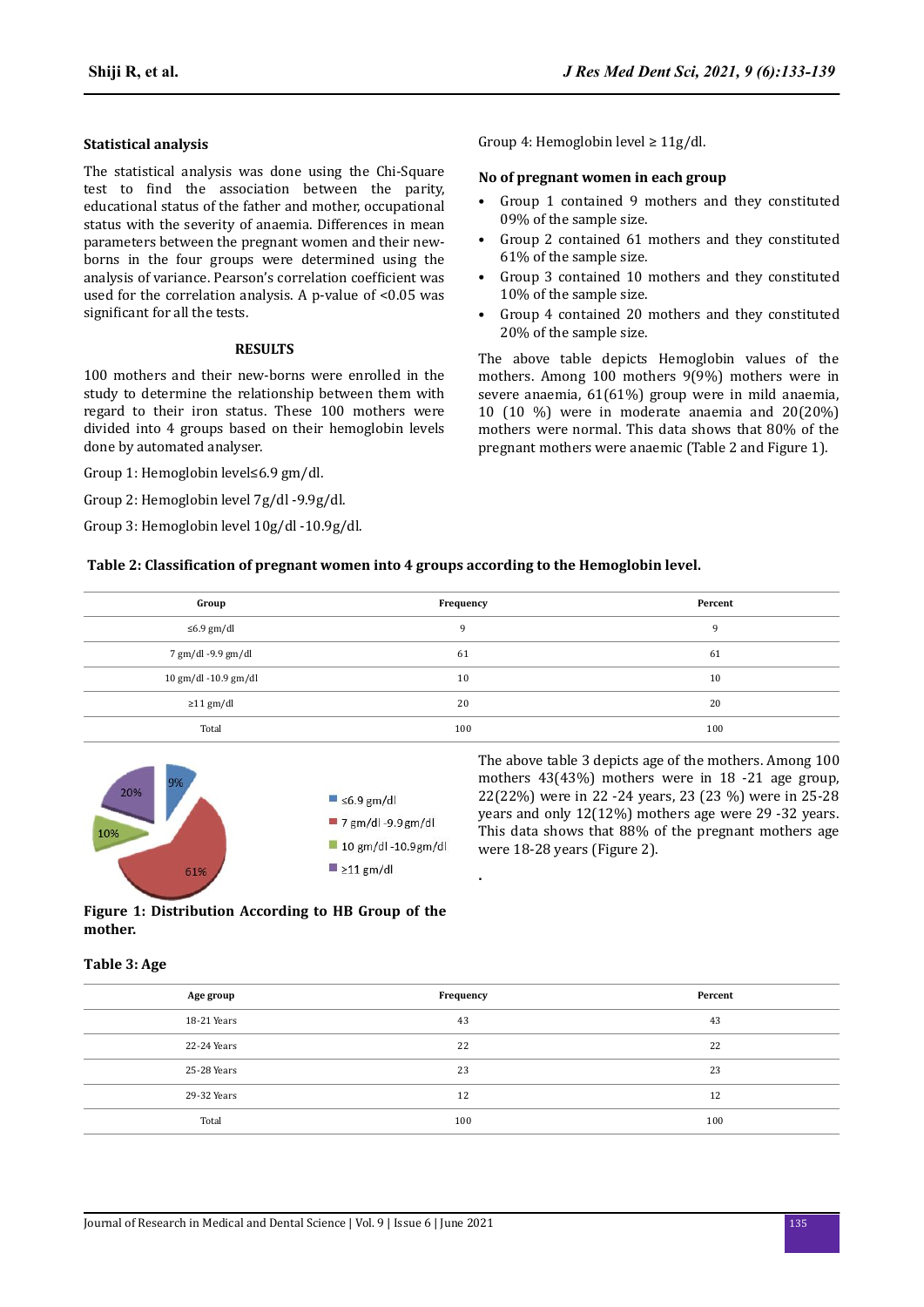Only primi and second gravida in the age group of 18 to 32 were selected to make the different study groups comparable with respect to age and parity. In the present study group, 45% were primi and they were the major group. Rest of the women were non primi and they constitute 55%. In the group of second gravida women with previous live births were 49% and the women with previous abortions were 6% (Table 4 and Figure 3).



**Figure 2: Distribution according to age of the mother.**

#### **Table 4: Parity.**

| Parity | Frequency | Percent |
|--------|-----------|---------|
| Primi  | 45        | 45      |
| G2P1L1 | 49        | 49      |
| G2A1   | h         |         |
| Total  | 100       | 100     |



Of the 100 mothers, 7 of them were not able to read and write and 4 of them were degree holders. 33 had education up to the primary school level, 19 up to the secondary level, and 37 mothers were having higher secondary level education (Table 5 and Figure 4).

## **Figure 3: Distribution according to parity of the mother.**

#### **Table 5: Classification of mothers according to their educational status.**

| <b>Educational status of mother</b> | Frequency | Percent |
|-------------------------------------|-----------|---------|
| No formal Education                 |           |         |
| Primary                             | 33        | 33      |
| Secondary                           | 19        | 19      |
| Higher Secondary                    | 37        | 37      |
| graduate Level                      | 4         | 4       |
| Total                               | 100       | 100     |



#### **Figure 4: Distribution according to the educational status of the mother.**

The table 6 depicts educational status of the fathers, among 100 study participants, 4 of the fathers were not able to read and write and 7 of them were degree holders. 26 had education up to the primary school level, 45 up to the secondary level, and 18 fathers were having higher secondary level education (Figure 5).

## Table 6: Classification of fathers according to the **educational status.**

| <b>Educational status of Father</b> | Frequency | Percent |
|-------------------------------------|-----------|---------|
| No formal Education                 |           |         |
| Primary                             | 26        | 26      |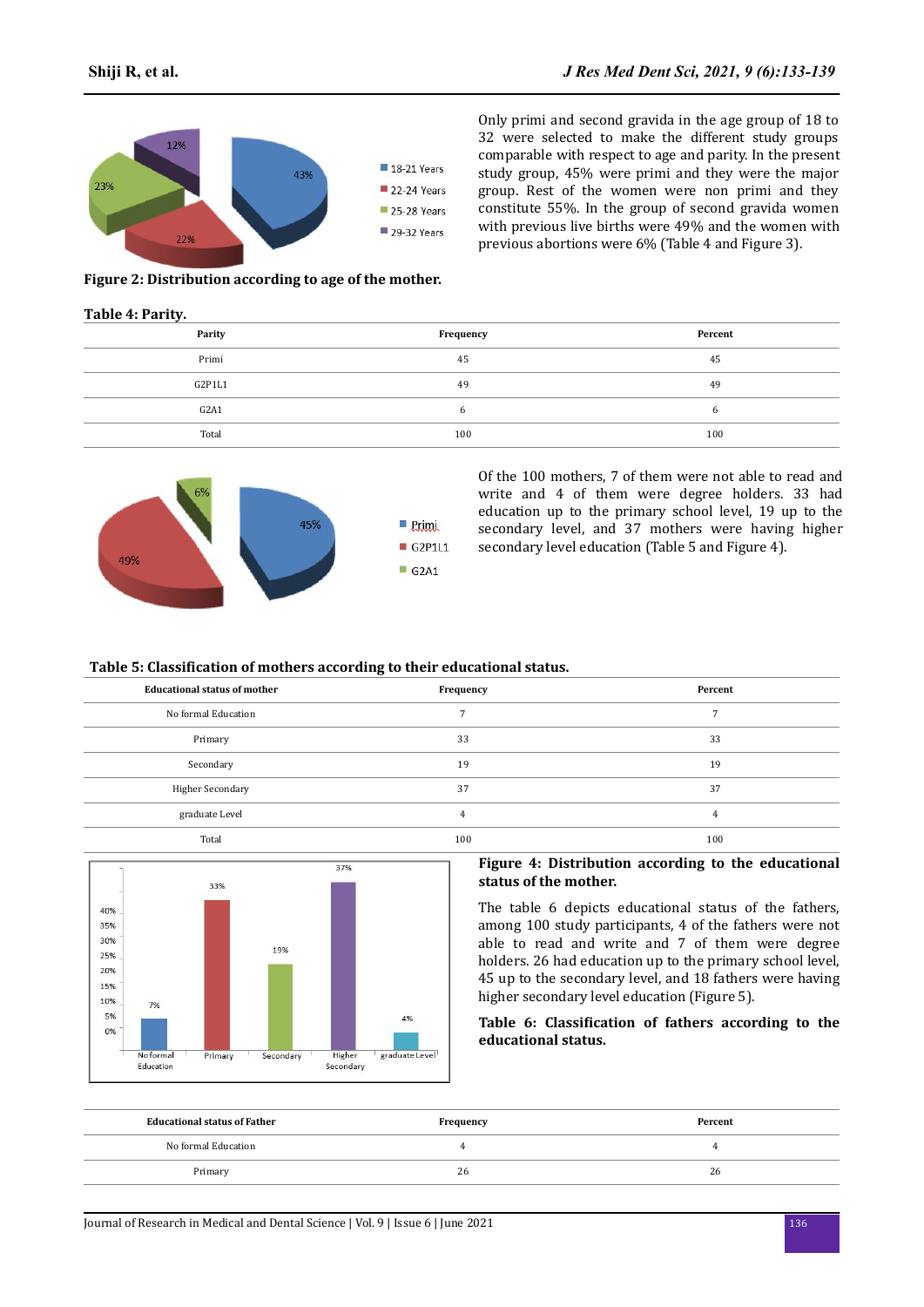| Secondary        | 45  | 45  |
|------------------|-----|-----|
| Higher Secondary | 18  | 18  |
| graduate Level   |     |     |
| Total            | 100 | 100 |



## **Figure 5: Distribution according to educational status of the fathers.**

The above table depicts occupation status of the mothers, among 100 study participants, 83 of them were working and remaining 17 % were not working (Table 7 and Figure 6).

## **Table 7: The occupational status.**

| Working     | 83  | 83       |
|-------------|-----|----------|
| Not Working |     | <b>.</b> |
| Total       | 100 | 100      |



# **Figure 6: Distribution according to occupational status of the mothers.**

The above table depicts socio economic status of the study participants classified by B.G.Prasad scale, among 100 , majority 58% of them belonged to lower status, 28% were belonged to lower middle class status and remaining 10% ,4% belonged to upper middle class and upper class respectively (Table 8 and Figure 7). Out of the 100 mothers studied, 97 had at least 3 antenatal visits and they are booked cases. Only three women were unbooked (Table 9 and Figure 8).

## **Table 8: Classification of pregnant women according to the socio-economic status.**

| Socio economic status | Frequency | Percent |
|-----------------------|-----------|---------|
| Lower                 | 58        | 58      |
| Lower Middle          | 28        | 28      |
| Upper Middle Class    | 10        | 10      |
| Upper class           | 4         |         |
| Total                 | 100       | 100     |



# **Figure 7: Distribution according to socio economic status of the mother.**

**Table 9: Classification of pregnant women according to booked or unbooked.**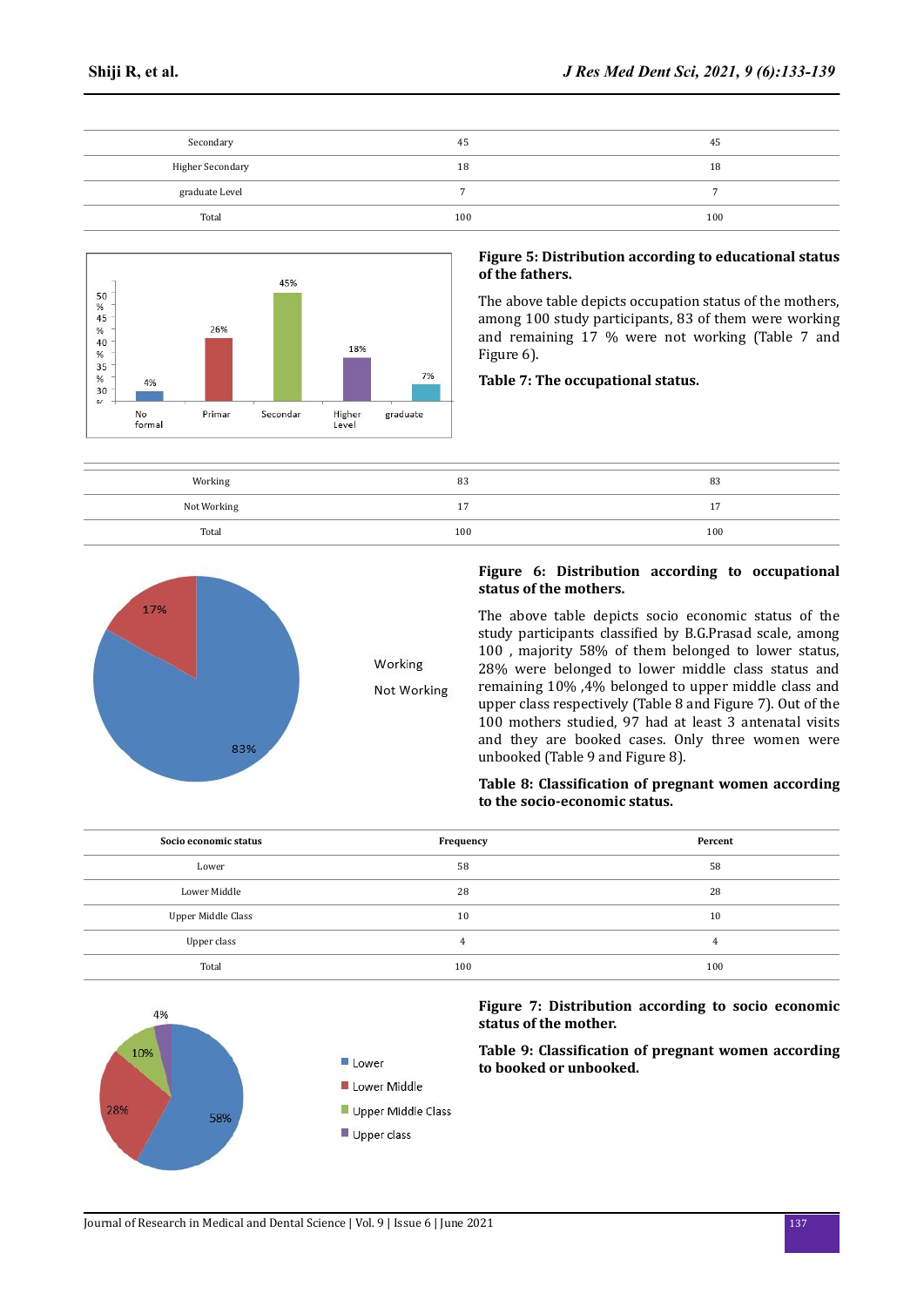| <b>Booked or not</b> | Frequency | Percent |
|----------------------|-----------|---------|
| Booked               | 97        | 97      |
| Un Booked            |           |         |
| Total                | 100       | 100     |



**Figure 8: Distribution according to booked status of mother.**

## **DISCUSSION**

Iron deficiency anemia is the most common nutritional deficiency disorder affecting the pregnant women in our country with a significant impact on maternal and fetal mortality and morbidity. In the present study, 100 pregnant women were selected based on the inclusion criteria. These 100 mothers were divided into 4 groups:

Group 1: Hemoglobinlevel≤6.9gm/dl.

Group 2: Hemoglobin level 7g/dl -9.9g/dl.

Group 3; Hemoglobin level 10g/dl -10.9g/dl Group 4: Hemoglobin level ≥ 11g/dl.

# **Number of pregnant women in each group**

Group 1 contained 9 mothers and they constituted 09% of the sample size. Group 2 contained 61 mothers and they constituted 61% of the sample size. Group 3 contained 10 mothers and they constituted 10% of the sample size. Group 4 contained mothers and they constituted 20% of the sample size. Among 100 mothers 9(9%) mothers were in severe anemia, 61(61%) were in mild anemia, 10 (10 %) were in moderate anemia and 20(20%) mothers were normal [12-17]. This data shows that 80% of the pregnant mothers were anemic. baby weight of the study participants among 9 severe anemia (<6.9 mg/ dl) mothers 7(78%) had 2.00 -2.5 kilograms baby and remaining 2(22%) were had 2.00 to 2.5 kilograms. Among 61 moderate anemic (<7 -9.9 mg/dl) mothers 10(16%) had 2.00 -2.5 kilograms baby, 30(49%) were had 2.00 to 2.5 kilograms and 21(34%) had above 3.0 kilograms baby. Among 10 mild anemic (<10 -10.9 mg/dl) mothers only 2(20%) had 2.00 -2.5 kilograms baby, 4(40%) were had 2.00 to 2.5 kilograms and 4(40%) had above 3.0 kilograms baby. Among 20 normal (≥11 mg/dl) mothers only 2(10%) had 2.00 -2.5 kilograms baby, 9(45%) were had 2.00 to 2.5 kilograms and 9(45%) had above 3.0 kilograms baby [18-21]. The chi-square value was 20.8 which was statistically highly significant p<0.001 which describe that baby wei ght was higher when mothers Hb was higher [1].

## **Values of Hemoglobin, serum iron and serum Ferritin in maternal and cord blood**

In general, the iron-related parameters are higher in the cord blood, compared to the maternal blood. The present study also corroborates this finding in some of the parameters (22-25). The values of hemoglobin, serum iron and serum ferritin in the cord blood were higher than the maternal blood. Similar results were obtained in the studies conducted by Siddappa A. M et al. The mean corpuscular volume, mean corpuscular hemoglobin, mean corpuscular hemoglobin concentration were higher in the cord blood compared to the maternal blood [22-25].

# **CONCLUSION**

The serum iron and serum ferritin values of the neonates correlate with the maternal hemoglobin levels and serum ferritin is exceptionally low in the neonates of the mothers with severe anemia. Compared with the babies of the mothers with normal hemoglobin levels, the babies of the mothers with severe anemia show a low birth weight. The neonates of both anemic and non-anemic women may be born with a hemoglobin in the normal range but the iron stores of the neonate depend on the maternal iron status. The lower iron and ferritin values of the neonate were not reflected by the neonatal RBC indices; hence they should not be used as an indicator for assessing the iron status. The low iron stores of the neonates may be depleted easily when the demands are high in early infancy. Iron deficiency in early life may have long term adverse effects on the cognitive development and may also impair cellular immunity.

### **FUNDING**

No funding sources.

## **ETHICAL APPROVAL**

The study was approved by the Institutional Ethics Committee.

## **CONFLICT OF INTEREST**

The authors declare no conflict of interest.